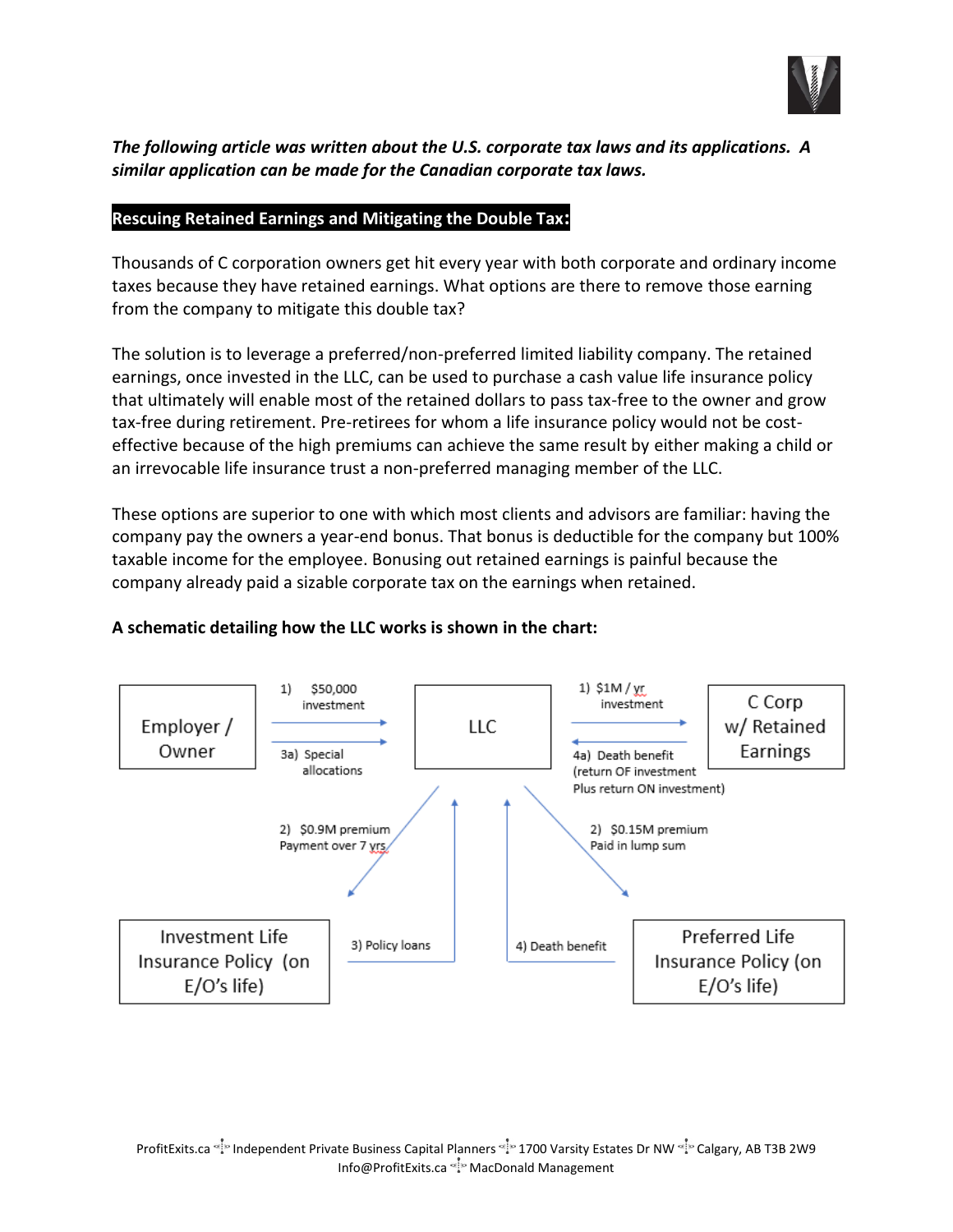## **What happened in the schematic?**

**Step 1:** The company invested \$1,000,000 of retained earnings in the LLC (1).

**Step 2:** The company then paid back its \$1,000,000 investment, plus a long-term rate of return pegged to the long-term AFR interest rate (using simple interest). The return is guaranteed by a preferred life insurance policy on the employer/ owner's life, which LLC purchased using 15% (\$150,000) of the retained earnings invested (2).

**Step 3:** The owner invested \$850,000 of the \$1,000,000 in retained earnings in a cash value life insurance policy on the employer/owner's life, the purpose of which is to build wealth. The employee/owner, as managing member of the LLC, used the LLC to borrow the money from the life insurance policy income tax-free (usually during retirement (3)).

**Step 4:** The LLC passed the tax-free borrowed money to the employee/owner through special allocations (3a). The loan from the life insurance policy is then paid back to the life insurance company at the death of the key employee through a reduction in death benefit (meaning the owner/employee or his estate does not have to repay the loan out of pocket (4) (4a)).

## **What was accomplished?**

The owner of the C corporation removed 85 cents on the dollar of retained earnings, so the money could grow tax-free and come out of the life insurance policy tax-free when the owner is retired. Without using the above technique, the owner would have had to take the retained earnings home as W-2 income, which could subject that income to 40%-plus income taxes.

Alternatives for Pre-Retirees A C corporation owner who is already near retirement (i.e., 60 years or older) will have difficulty using life insurance for retirement plan purposes because the costs for the death benefit will be too high. However, the owner still can use the preferred/nonpreferred LLC in two ways to remove the retained earnings in a tax-favorable manner.

**Option 1:** Transfer the retained earnings via the LLC to a son or daughter who is a nonpreferred managing member. Most pre-retirees who choose this option stand to pay a large estate tax. They also have no need for additional retirement income and can't gift enough money out of the estate to lessen the estate tax. If a child becomes the non-preferred managing member, using his/her life to purchase the insurance, an estate transfer can be accomplished. The parent business owner who would normally remove the retained earnings through a bonus from the company (which is income taxed), sets up a situation where the children (as the non-preferred managing members) can access the cash value in the policy owned by the LLC without gift, income or estate taxes. This is a powerful estate planning solution that guarantees an investment return to the C corporation.

**Option 2:** Make the non-preferred managing member an irrevocable life insurance trust (ILIT). Again, the business owner probably has a large estate and estate tax issue. The conventional